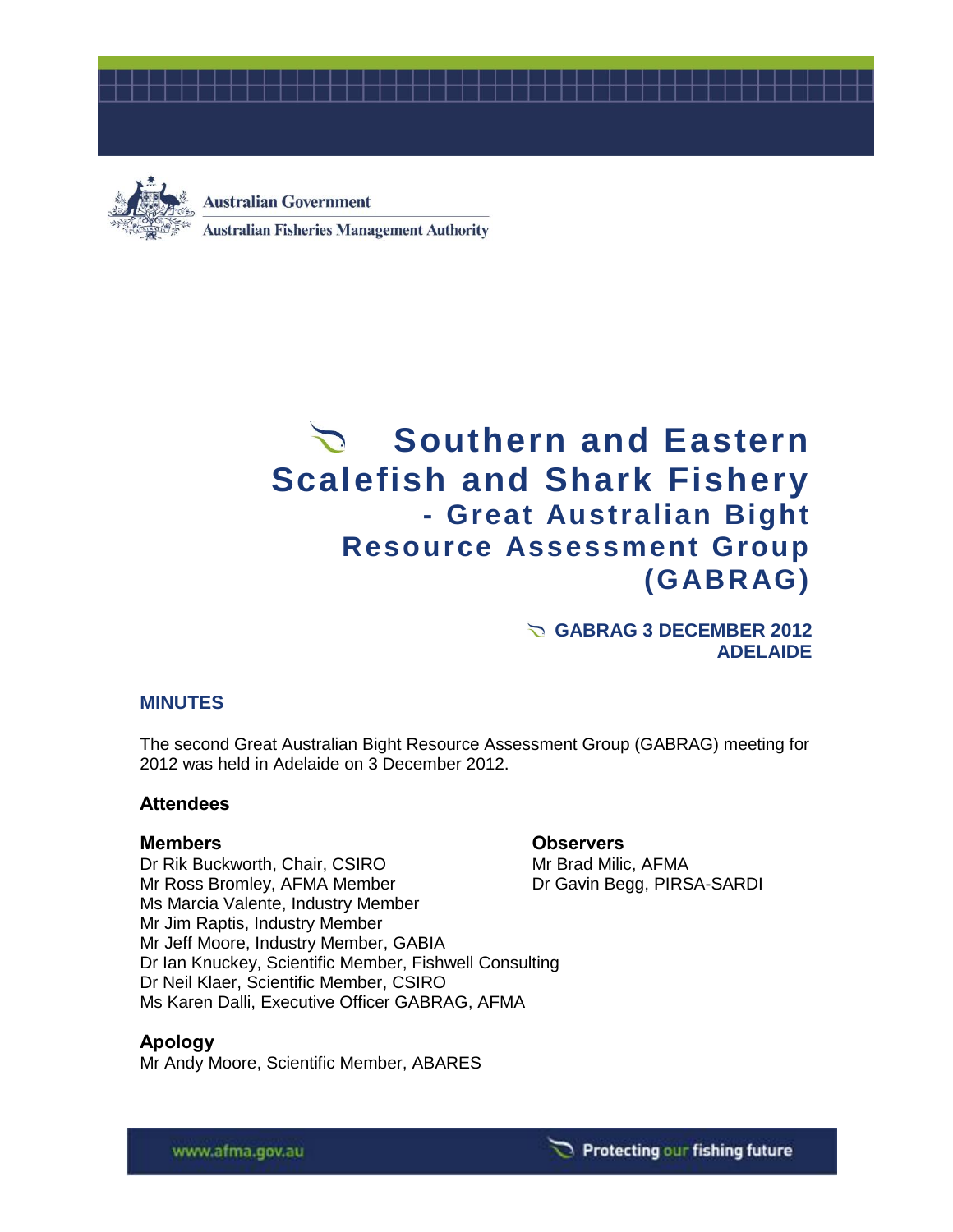*The meeting opened at 9:30 am.* 

# **Agenda Item 1 - Preliminaries**

#### **1.1 Welcome and Apologies**

Rik Buckworth (the Chair) opened the meeting at 9:30 am (CST) and welcomed members and conveyed the apology of Andy Moore.

The Chair noted that in keeping with normal practice, the meeting would be recorded to assist with preparation of the minutes.

#### **1.2 Declarations of Interest**

The Chair asked the RAG members to declare any interests and acquire the agreement of the meeting that no individual's personal interest is being served by participation.

| <b>Participant</b>                 | <b>Interest Declared</b>                                                                                                                                                                             |
|------------------------------------|------------------------------------------------------------------------------------------------------------------------------------------------------------------------------------------------------|
| Dr Rik Buckworth, Chair            | Employed by CSIRO, interest in sources<br>of funding for research purposes and<br>Director of a small company that sells<br>hooks that sample tissue.                                                |
| Mr Ross Bromley, AFMA Manager      | No pecuniary interest                                                                                                                                                                                |
| Ms Karen Dalli, AFMA, GABRAG EO    | No pecuniary interest                                                                                                                                                                                |
| Dr Ian Knuckey, Scientific Member  | Director Fishwell Consulting, interest in<br>sources of funding for research<br>purposes, research work for GABIA and<br>a purveyor of electronic logbook<br>systems.                                |
| Dr Neil Klaer, Scientific Member   | Employed by CSIRO - Interest in<br>sources of funding for research purposes                                                                                                                          |
| Mr Jim Raptis, Industry Member     | GAB boat and quota SFR holder                                                                                                                                                                        |
| Ms Marcia Valente, Industry Member | GAB boat and quota SFR holder                                                                                                                                                                        |
| Mr Jeff Moore, Industry Member     | <b>Great Australian Bight Industry</b><br>Association (GABIA) EO, board member<br>of Commonwealth Fisheries Association<br>and industry member for Marine National<br>Parks - No pecuniary interest. |
| Dr Andy Moore, Scientific Member   | Employed by ABARES - Interest in<br>sources of funding for research<br>purposes, no personal pecuniary interest                                                                                      |
| Mr Brad Milic, AFMA                | No pecuniary interest                                                                                                                                                                                |
| Mr Gavin Beggs, PIRSA - SARDI      | No pecuniary interest                                                                                                                                                                                |

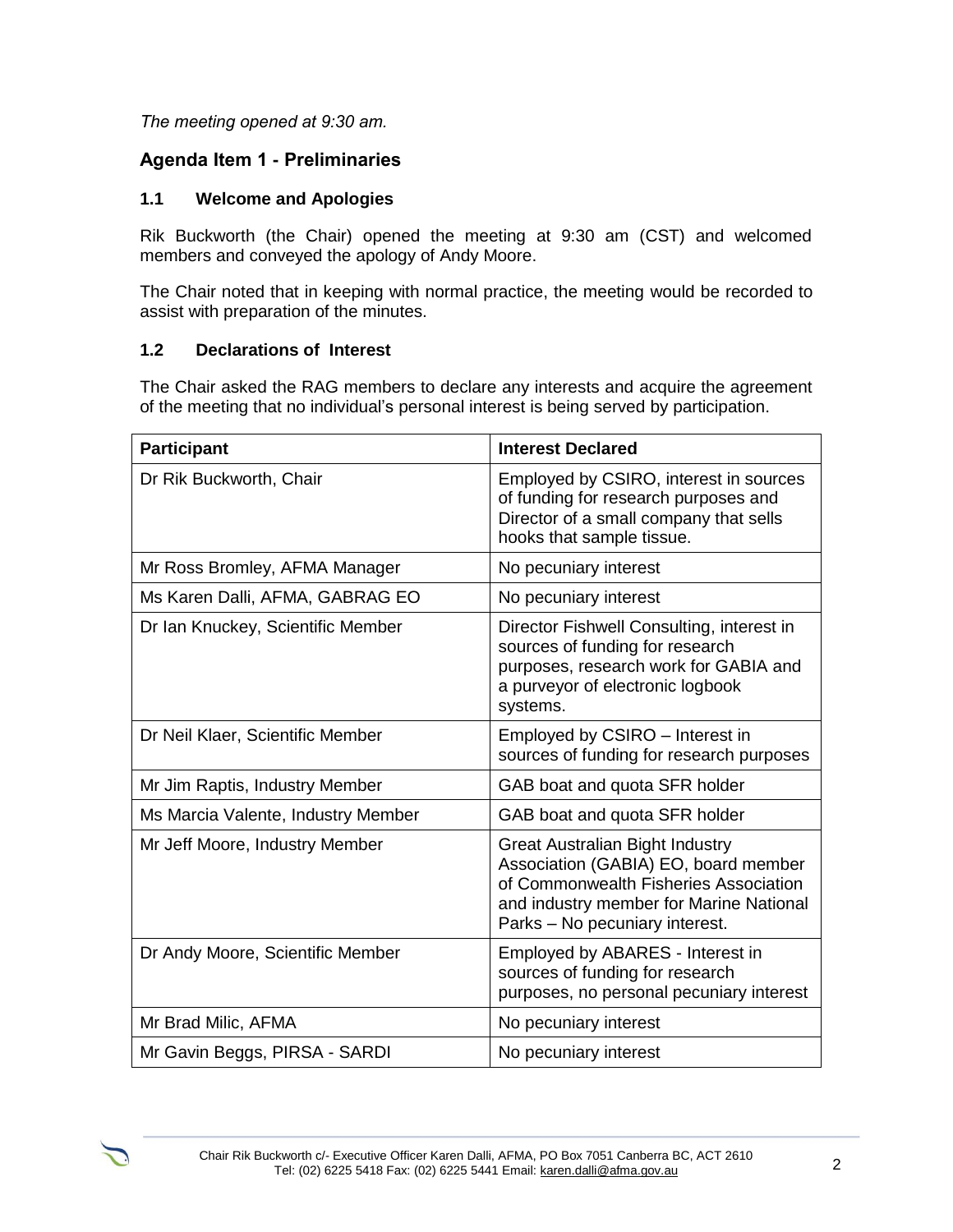#### **1.3 Adoption of Agenda**

Members adopted the draft agenda with the addition of the following agenda item:

Agenda Item 6.6 - CPUE as an Indicator of Abundance

#### **1.5 Actions arising from GABRAG 1 - November 2012**

The RAG discussed the actions arising from GABRAG 1 – November 2012.

- 1. EO to update GABRAG 1 October 2011 minutes. **Status: Complete.**
- 2. EO to update GABRAG 2 December 2011 minutes. **Status: Complete.**
- 3. EO to produce rolling calendar for RAG Chair and members. **Status: Incomplete – ongoing.**

Action Item 1 *-* EO to produce rolling calendar for RAG Chair and members.

- 4. Chair to write to Semi Skoljarev, Steve Auld and Mark Elford thanking them for their contribution to the RAG. **Status: Incomplete.**
- 5. AFMA Manager to investigate FIS and industry data collection and availability and whether the problem in data collection is going to be rectified and ensure there is quality control on entering the data collection. Provide a report on the outcomes at the GABRAG 2 – December 2012 meeting. **Status: Complete.**

The RAG members were informed that GABTF industry on-board data collection has not been entered into a database in the past and for this to happen in the future a database will need to be constructed. The RAG agreed:

- that the industry on-board data is desirable for stock assessments;
- that a database needs to be set up to manage on-board data;
- that there is going to be an initial cost involved to set up the database and then an ongoing maintenance fee;
- that AFMA stores and maintains the database with the port and FIS data; and
- there needs to be feedback forwarded to boats regarding the fields and what was useable, training on sampling and data collection, that includes otolith collection, for skippers and crew. The integrity of the data can't be compromised.

*At this point Ian Knuckey declared a conflict of interest as the supplier of logbook and sampling software, leaving the room at 10:08 am.*

The Chair informed the RAG that it will be useful and valuable to involve Ian Knuckey in the conversation, understanding the data could be entered into the Olfish logbook and that Ian Knuckey may gain financial interest. The RAG members in the room agreed.

*Ian Knuckey was welcomed back at 10:13 am with the observation from the RAG that it was impolite, inconvenient and not practical for Ian to exit the meeting when his input is valuable.*

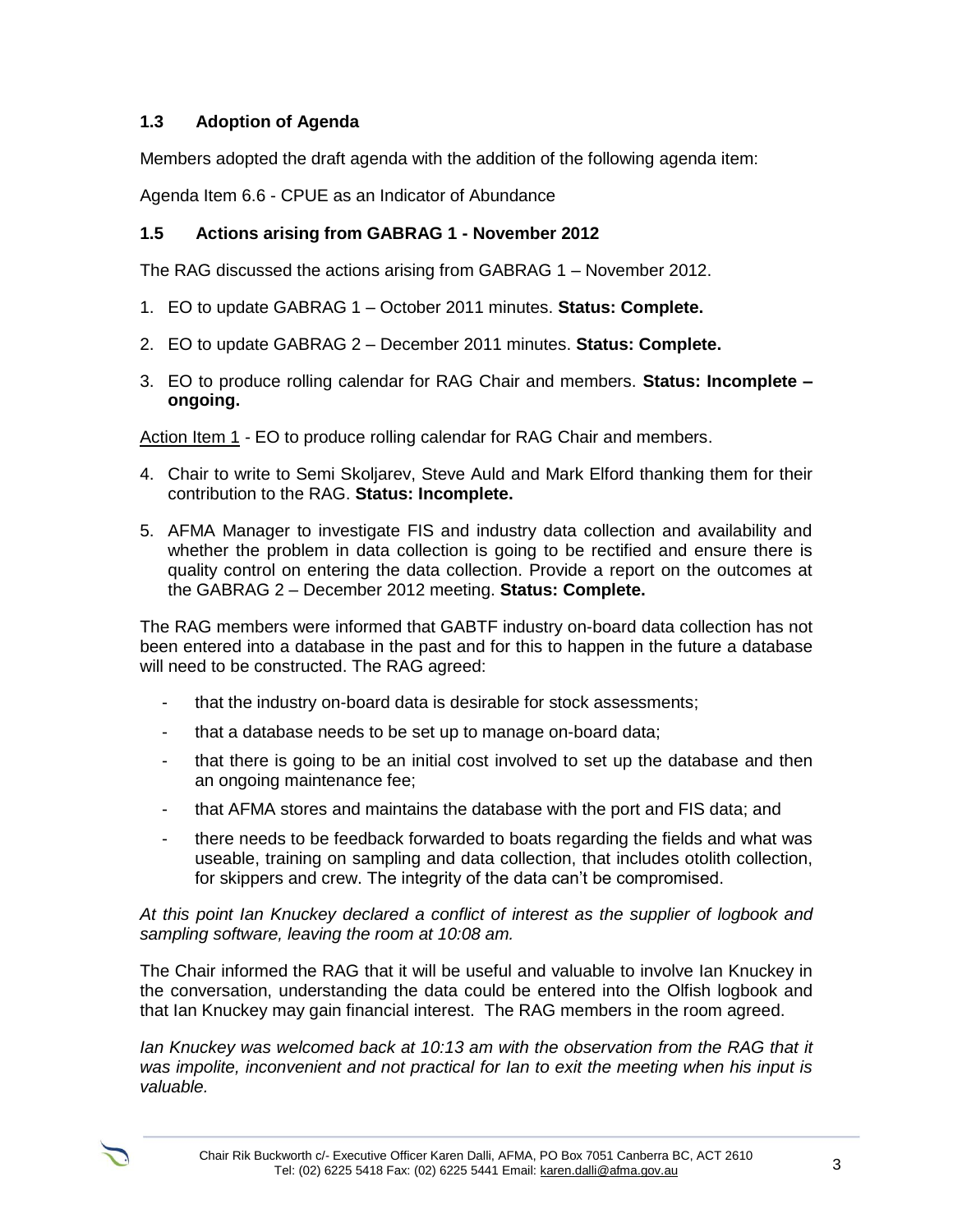The RAG noted that the current declarations of interest process needs to be amended as members leaving meetings is not workable and that this is an advisory group providing recommendations and not one established under legislation to make decisions.

Action Item 2 *-* Chair to lodge a letter to Nick Rayns, AFMA Executive Manager Fisheries from members on the impracticality on the declaration of interest.

Ian Knuckey informed the RAG that the GABTF could use electronic logbooks if that option was made available by AFMA and the crew could input the data themselves resulting in reduced costs.

It was decided that the best way to move forward with data collection and availability was to organise a teleconference with interested parties as this issue is across other fisheries.

Action Item 3 *–* AFMA Manager to organise a data teleconference with GABRAG members, SESSFRAG members, Simon Boag, Sandy Morison, AFMA data team, AFMA observer team including Mike Yates and Industry members. The best way to get data entered and provided to CSIRO will be discussed at the data meeting. To ensure quality control, this should include feedback to owners on what needs to be entered correctly, including mandatory fields.

- 6. Neil Klaer to report back on Tom Kompas probability values in final report for MEY project. **Status: Completed.**
- 7. AFMA Manager to forward on bycatch data and observer report from the observer coverage on the GABTF Danish Seine vessel. **Status: Incomplete.**

Action Item 4 *–* AFMA Manager to forward on bycatch data and observer report from the observer coverage on the GABTF Danish Seine vessel.

8. AFMA Manager to forward on information from Kevin Rowling on how to recognise the different gonad stages for Western Gemfish. **Status: Incomplete.**

Action Item 5 *–* Andy Moore to provide clarification on Gemfish biology and if there is a central spawning area or two different stocks.

9. Neil Klaer to provide fishery effort breakdown in the GABTF by fishery/operations/year. **Status: Incomplete (completed by data meeting next year)**.

Action Item 6 *–* Neil Klaer to provide fishery effort breakdown in the GABTF by fishery/operations/year.

- 10. AFMA Manager to provide a summary of the Quota administration policy. **Status: Complete.** The AFMA commission is currently considering the Quota Administration Policy.
- 11. AFMA Manager to draft GABTF Bycatch and Discarding Workplan 2012 14. **Status: Complete.**

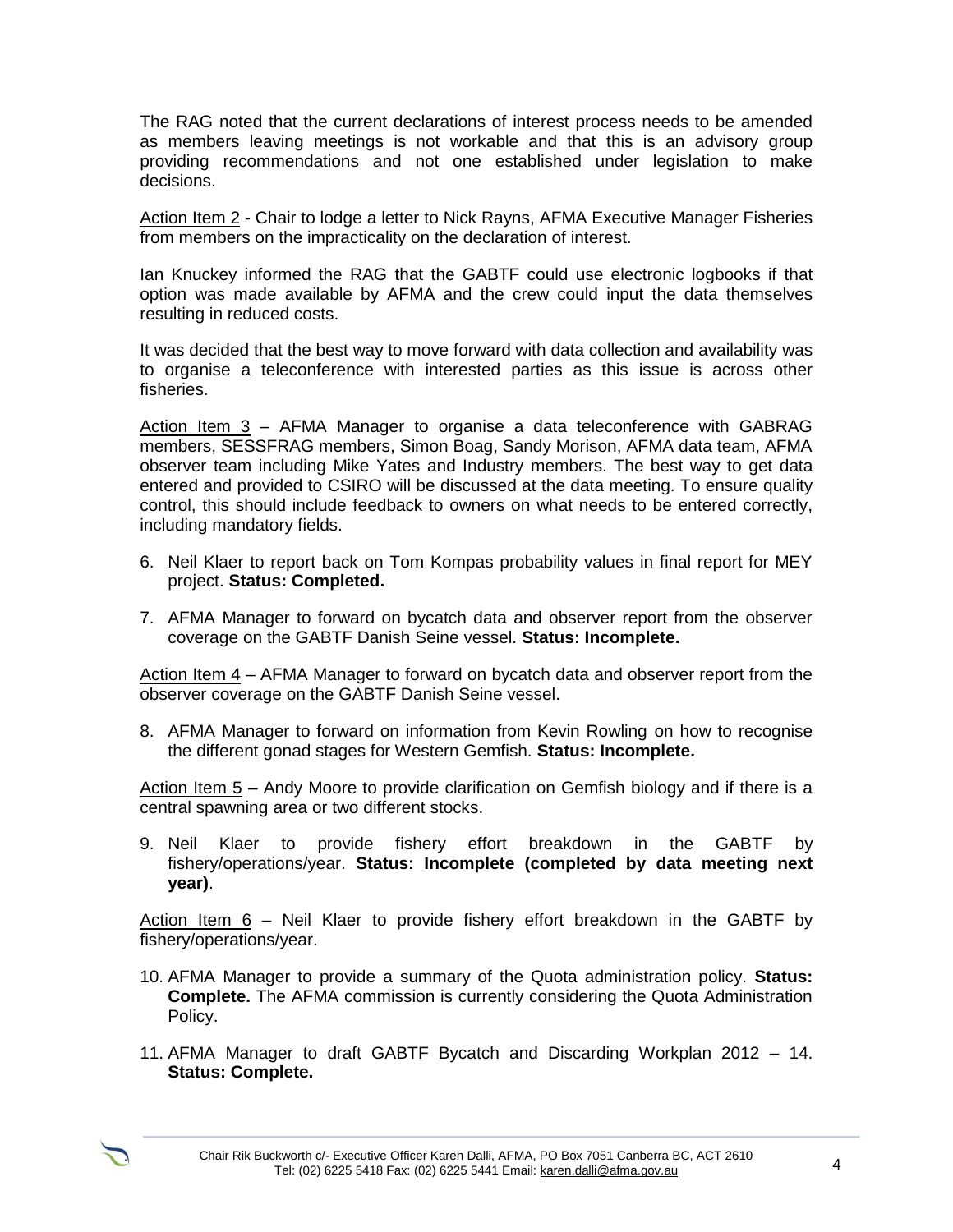- 12. AFMA Manager to investigate whether the Threatened Species Scientific Committee (TSSC)' s feedback to AFMA on the Upper Slope Dogfish Management Strategy is only available to AFMA or is it available to a broader audience such as the RAG. **Status: Complete.** The TSSC has not advised AFMA of the process regarding feedback on their decision.
- 13. Neil Klaer to re-do the draft Deepwater Flathead stock assessment with the new data. **Status: Complete.**
- 14. Ian Knuckey to organise for Matt Koopman to extract the industry length data from Excel spreadsheets and into a database (with quality checks) that Neil Klaer can utilise. **Status: Complete.**
- 15. Chair to write to SESSF that GABRAG has identified a problem with the FIS and industry data availability which needs to be addressed as a matter of urgency. **Status: Incomplete.**
- 16. AFMA Manager to ensure that ageing data is collected between January and June. **Status: Complete.**
- 17. AFMA Manager to investigate why the otoliths in the observer report dated 16 July 2012 sent to GABMAC stating 375 otoliths were collected for Deepwater Flathead weren't forwarded on to the ageing facility in Queenscliff in a timely manner. **Status: Complete.** The observer team did not realise that the GAB otoliths were needed at the end of the financial year and consequently sent the otoliths at the end of the calendar year with the other SESSF otoliths.
- 18. Ian Knuckey to forward on otolith data from ageing services to Neil Klaer by the 14 November. **Status: Complete.**
- 19. Chair to gather more information from Cathy Dichmont and Malcolm Haddon on the cost/risk/catch project analysis. **Status: Complete.**

Action Item 7 *–* Neil Klaer to provide a progress report on the cost/risk/catch project in February 2013, noting Jeff Moore's request to have industry and AFMA involvement in the project.

- 20. Jeff Moore to provide a draft agenda for the research meeting in December. **Status: Complete.**
- 21. Jeff Moore to write a letter to a facilitator asking if they would like to Chair the workshop in December. **Status: Complete.**
- 22. AFMA Manager to provide a draft of the GABTF harvest strategy policy and decision rules section to be included in the SESSF HSP. **Status: Complete.**
- 23. Ian Knuckey to write to FRDC on behalf of the RAG for more information on the seismic survey project. **Status: Incomplete.**

Action Item 8 *–* Ian Knuckey to write to FRDC on behalf of the RAG for more information on the seismic survey project.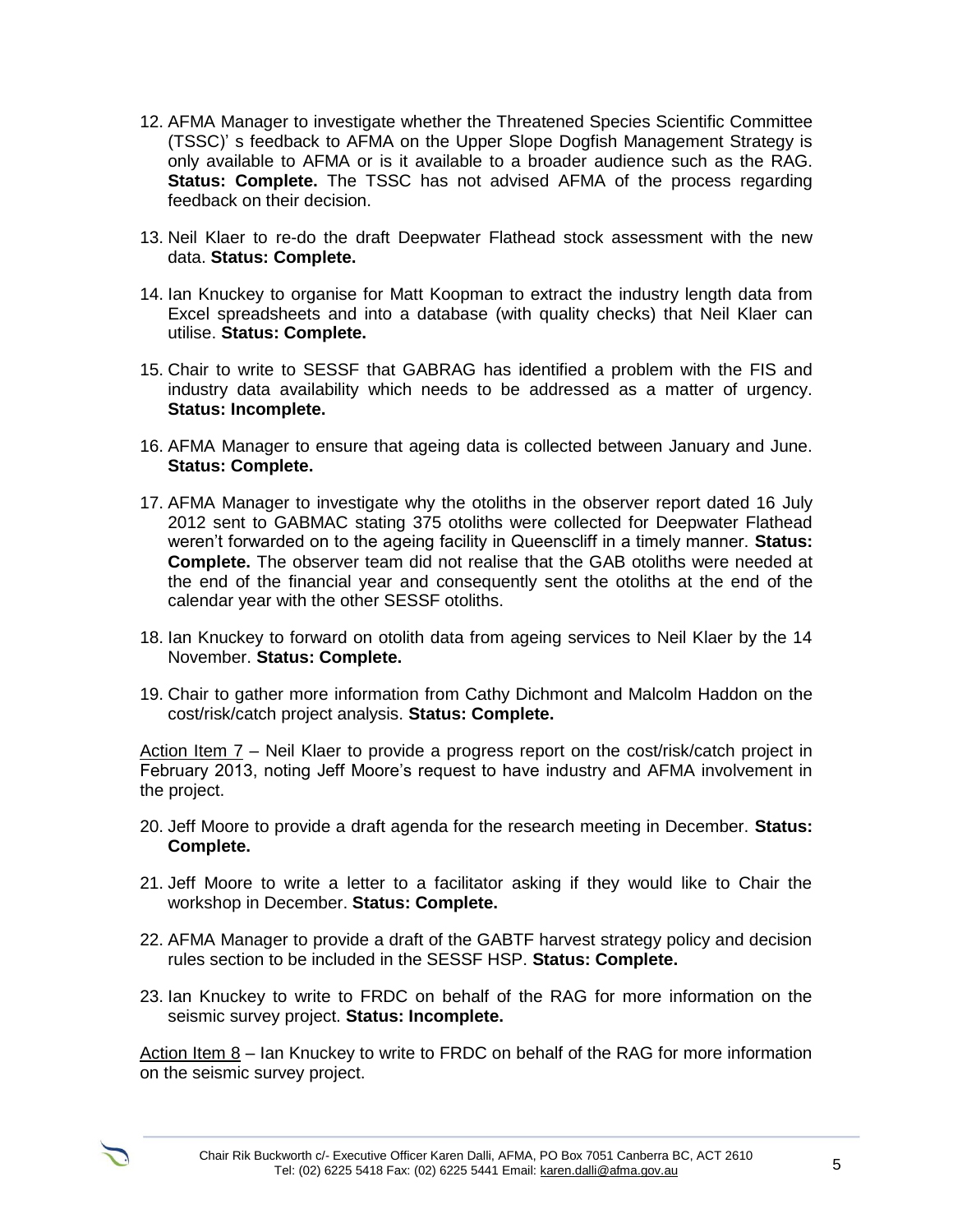24. Jeff Moore to follow up directly with BP regarding the sound logger information that the company had previously agreed to provide. **Status: Complete.**

*RAG adjourned at 10:48 am and resumed at 11:12 am.*

#### **1.4 Adoption of minutes of GABRAG 1 – November 2012**

The draft minutes from GABRAG -1 Teleconference in November 2012 were discussed. The RAG concluded that minor amendments should be made to the document prior to finalisation.

Action Item 9 *–* EO to update and finalise GABRAG 1 – November 2012 minutes.

# **Agenda Item 2 - Stock Assessments**

#### **2.1 MEY**

AFMA manager informed members that SESSFRAG discussed Maximum Economic Yield (MEY) versus Maximum Sustainable Yield (MSY) targets for species that are not key economic drivers in the fishery and suggested some species that may be suitable to move from MEY to MSY targets. AFMA is currently writing papers in regards to these issues. However, they won't be finalised for the Commission to consider this year prior to the TAC setting process. Therefore  $B_{48}$  targets will continue to be used for this TAC setting process.

Ian Knuckey provided further information and explained that SESSFRAG looked at information from Neil Klaer's work on identifying which species were highly targeted and the value of species in terms of value to the fishery. The key economic drivers of the fishery are identified as species that are highly targeted and of high value and should probably stay at the default of  $B_{48}$ . Other species may be valuable quota species. However, as they are not specifically targeted and are not key economic drivers of the fishery; the target for these species may drop to the MSY value of  $B_{40}$ .

In the GABTF, there are two quota species that are heavily targeted and are key drivers for the fishery and targets have been set at MEY. Currently Western Gemfish is not targeted and is not an economic driver in the GABTF. If the status of the fishery changes and it becomes an economic driver, there may be further discussion on how it will affect the current strategy for the GABTF.

#### **2.2 Deepwater Flathead Stock Assessment**

Neil Klaer discussed the development of a base case assessment.

- The current assessment included catch rates, survey data, age data and length data, utilising the most useful extracts from the industry data collection and the additional age information for 2010/11.
- The additional data resulted in three recent recruitment estimates.
- The model did not change significantly and the majority of parameters in the stock assessment fitted.

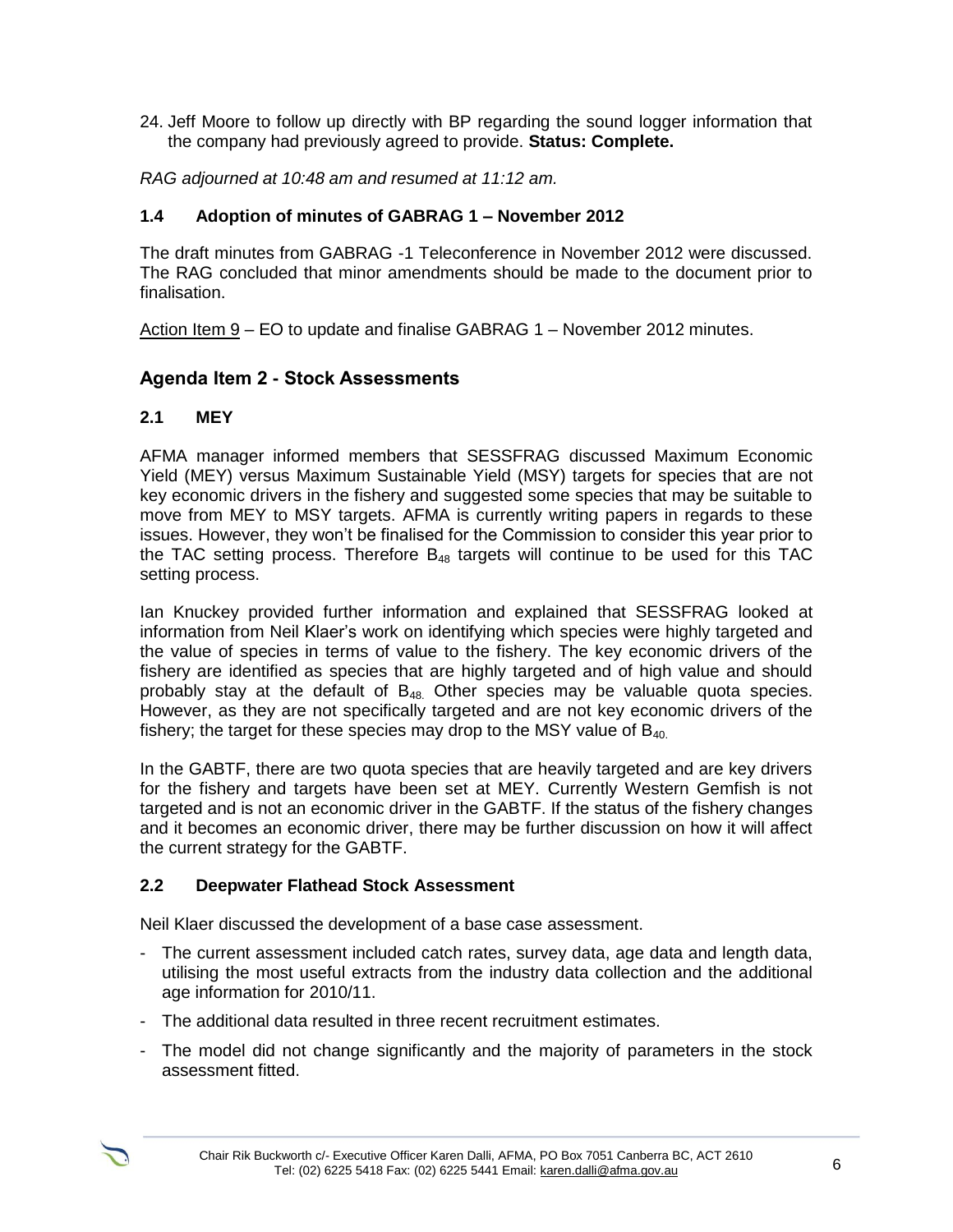- The maximum F currently is estimated as 0.7, which occurred in 2005; in previous assessments, it was constrained to 0.5.
- The estimated natural mortality last year was 0.22 and it is currently 0.23.
- The CPUE has declined since 2010/11 and 2011/12, agreeing with results from the FIS and this has a large influence on the stock assessment result.
- The current biomass estimate is about 5000 t at depletion levels of approximately 39 per cent.
- The recommended biological catch (RBC) under the 20:35:43 harvest control rule is 979 t.
- The long-term RBC under the 20:35:43 rule is 1,051 t.

There was discussion on the F penalty: Previously assessments constrained F below a chosen value. This assessment uses a standard setting with no restriction on F value and the model is saying F was considerably higher than 0.5 in 2005. This sensitivity only affects this assessment as it has one year, 2005, in which F is very high due to the high levels of fishing effort. However, there was concern that removing the restriction on F resulted in the long term RBC changing substantially from 1133 t to 1051 t.

There was further discussion on age and length compositions as Neil Klaer noted that age and length compositions are in conflict with each other. This might arise because the otoliths are not a good (representative) sample, or there might be an issue with heterogeneity (catching different size fish in different locations/ at different times), but there is a good fit to CPUE.

There was a suggestion that the different patterns might be indicative of rounding in the industry length samples. The RAG noted there needs to be discussion on this matter and quality control on the age and length data from on-board observers.

Industry members were concerned with the extra work load that may be imposed on the crew through recording data in new protocols. There is an option to trial inputting data into Olfish. This is already familiar as it is the logbooks system, and provides good summary functions. This would make it more of a possibility to reward and recognise crew for recording data correctly.

Action Item 10 *-* AFMA Manager and Jeff Moore to provide protocols for the GABTF ISMP data collection.

The current base case assessment is indicative of a poor recruitment driven by heavy fishing impact on the stock. In 2005 when high levels of fishing took place the effort was too high and the spawning stock reduced below the MSY level. However, now we are moving towards target. The RAG noted that it was a MAC and Commission decision to deliberately fish the Deepwater Flathead stocks hard by introducing 10 boats into the fishery. This decision has been informative and the stocks have rebuilt rapidly, which is positive in providing good information for management.

Industry suggested that some of the rebuild may be behavioural. The GABTF is not able to fish near the shore and there are large areas in the GABTF that are not available to fishing due to closures and fish move away from areas with a concentration of vessels due to noise.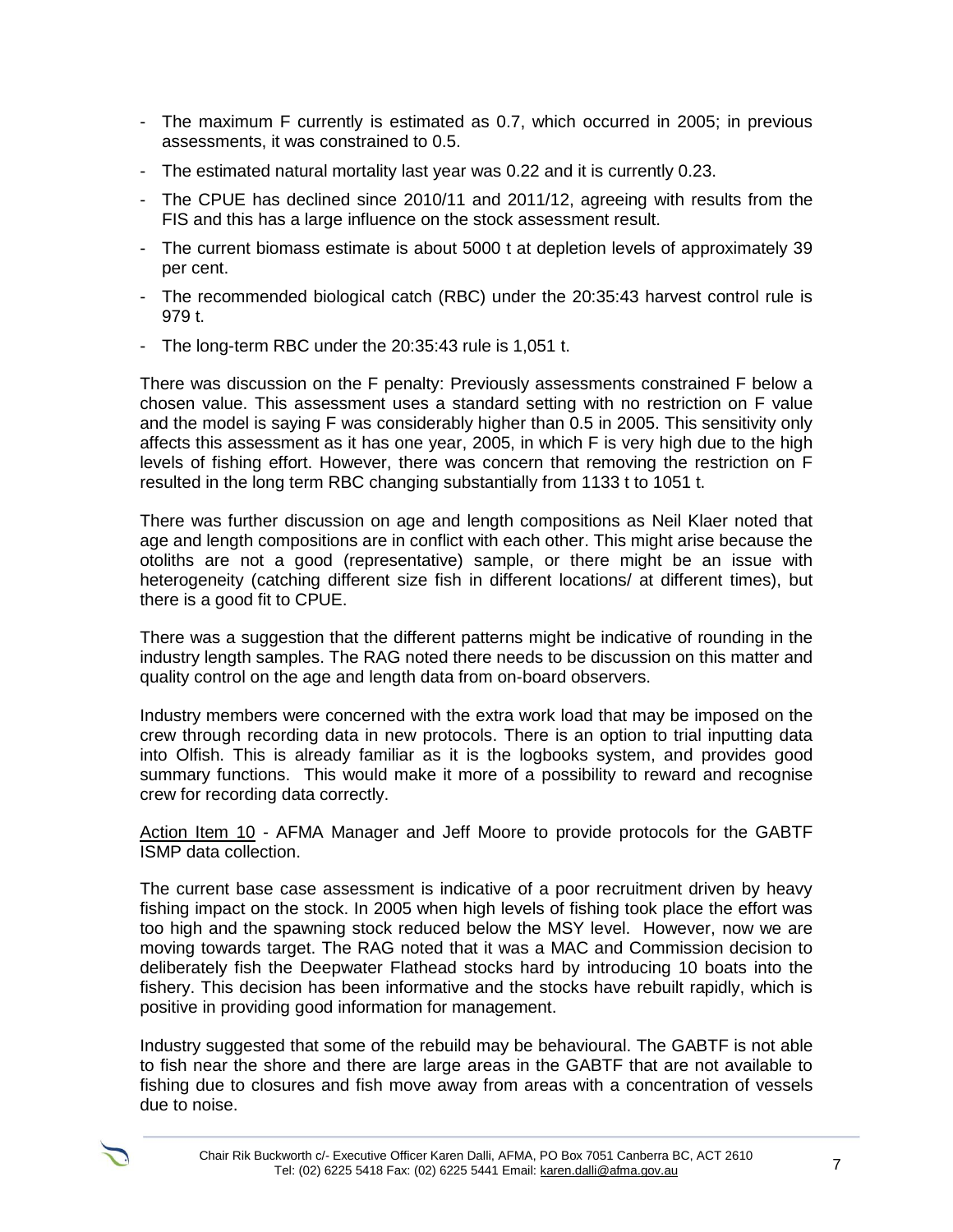Jim Raptis mentioned that there was recently a 12 month period, prior to October, when catches were poor (about 5-6 t per trip) for Deepwater Flathead. Since October catches have been higher (around 10-13 t per trip) and suggested this may be due to temperature. Deepwater Flathead prefer a temperature range of 13-15 degrees. If the preferred water temperature is restricted in area ("compressed") then the density of fish in that area would increase. In addition, the FIS has some benefits over the CPUE that is collected commercially but it is also susceptible to the temperature range compression.

Ian Knuckey informed the RAG that data loggers are used in the surveys and if temperature is important then net monitors can be utilised to automatically upload temperature information on the electronic logbooks for every shot.

#### *Meeting adjourned at 1:05 pm and resumed at 2:10 pm*

The RAG noted that there is a time lag in assessments and better catch rates presently could affect the RBC in the future. There is a better estimate of stock status now than two years ago when the current TAC was set, and the long term RBC is the most confident figure. The reason we have seen the rebuild is that we have been fishing below the long term TAC and RBC for a number of years.

The RAG discussed the possibility of undertaking a FIS in February 2013 and whether this would make a difference to the assessment taking into account:

- it would require a whole new Deepwater Flathead assessment;
- it would be part of the whole weight of evidence the assessment takes into account;
- a substantially higher FIS would not necessarily change the assessment; and
- it may or may not change the RBC.

It was noted that the frequency at which assessments and surveys are undertaken may amplify the results, in that the longer the gap between assessments, the bigger the change in results and the management response that is likely. In considering the frequency of assessments it was noted that in two years a large amount of data has been collected which improves the assessment; the assessment modelling package is being continuously being improved and CSIRO have increasing experienced with the implementation and development of the package.

Jim Raptis was concerned about how industry might deal with the RBC changing from 1733 t to 979 t: it has large financial implications. Jim Raptis accepted that this is the best science and the management agency is world class; however this is about managing a stock which over a large area, only some of which is available for fishing.

The RAG recognised the consequences that a reduced RBC has on industry and made the best interpretation of the assessment with the available information. However the RAG was committed to interpreting this assessment clearly and without bias. The RAG noted industry's information on the current excellent catch rates. It was emphasised that this is not necessarily an indicator of increased biomass. There are mechanisms available where the MAC and the Commission can make adjustments to the RBC from a management view.

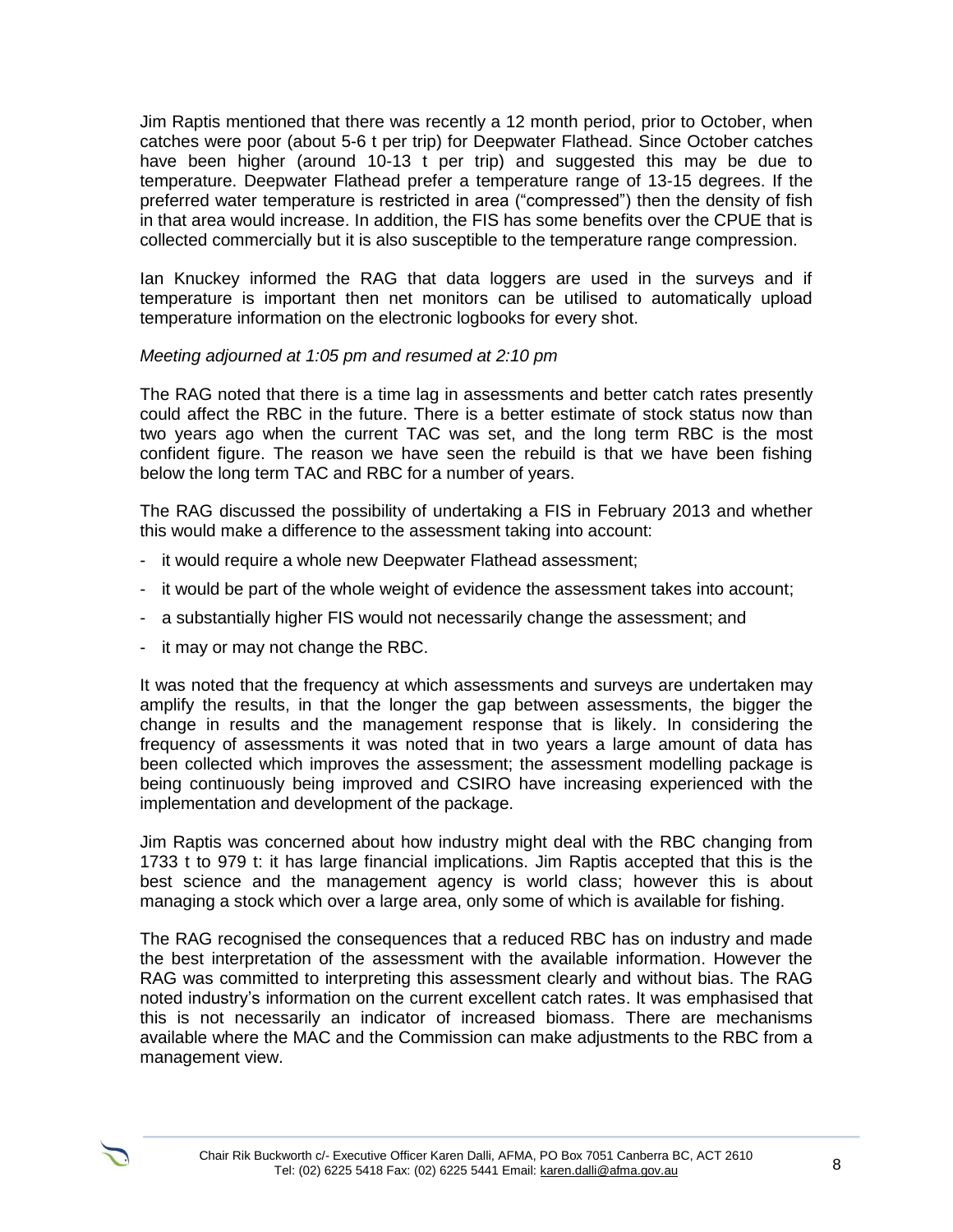There are rules to set the RBC based on the harvest control rules and given an MEY rule of  $B_{43}$  target this is the RBC. The fishery is below the MEY target and can adopt the rebuilding strategy and go for the  $B_{40}$  next year as an alternative recommendation. The fishery is effectively at the long-term target and has rebuilt stocks over the past four years. The GABTF has been fishing under the long-term RBC for the last five years and even though there was a period of high effort, the fishery has been rebuilding. The past two assessments have included a large amount of data including the FIS data and the fishery is on an uptrend moving towards and might possibly, should catches remain below the long term RBC, exceed the target biomass.

The RAG was confident with the assessment's ability to estimate the current state of the fishery in relation to the target and **accepted** the assessment noting the discussion on the sensitivities. The assessment reflects the catch rates and it is on an upward trend. The RAG has **accepted** to go with the RBC from the assessment with the TAC change rule based on the indicator.

#### **RBC Recommendation –** 979 t

**Discount Factor –** Not applicable for a Tier 1 species.

**Undercatch/Overcatch -** 10 %

#### **Research Catch Allowance -** 20 t

*The RAG adjourned at 3:30 pm and resumed at 3:45 pm* 

#### **2.3 Bight Redfish**

Bight Redfish is currently on the second year of a three year multi-year TAC. Current data indicated that catches and discards are low; there is a trend with some deeper catches out to 200 m and slightly shallow catches.

Action Item 11 *–* AFMA Manager to investigate whether there are more than 148 Bight Redfish age samples for 2010/11. This was the number in the most recent Bight Redfish stock assessment and it was expected that there would be a higher level of sampling.

Jeff Moore informed the RAG that the RBC for 2012/13 from the assessment was 5823 t. However the long-term RBC of 2358 t was recommended and the large change limiting rule meant that for 2012/13 the RBC was finally set at only 2334 t.

The RAG reviewed data and **agreed** that Bight Redfish had not breached any breakout rules and **recommended** a continued application of last year's assessment.

**RBC Recommendation -** long term RBC of 2358 t

**Discount Factor –** Not Applicable

**Undercatch/Overcatch -** 10 %

**Research Catch Allowance -** 22 t in addition to the TAC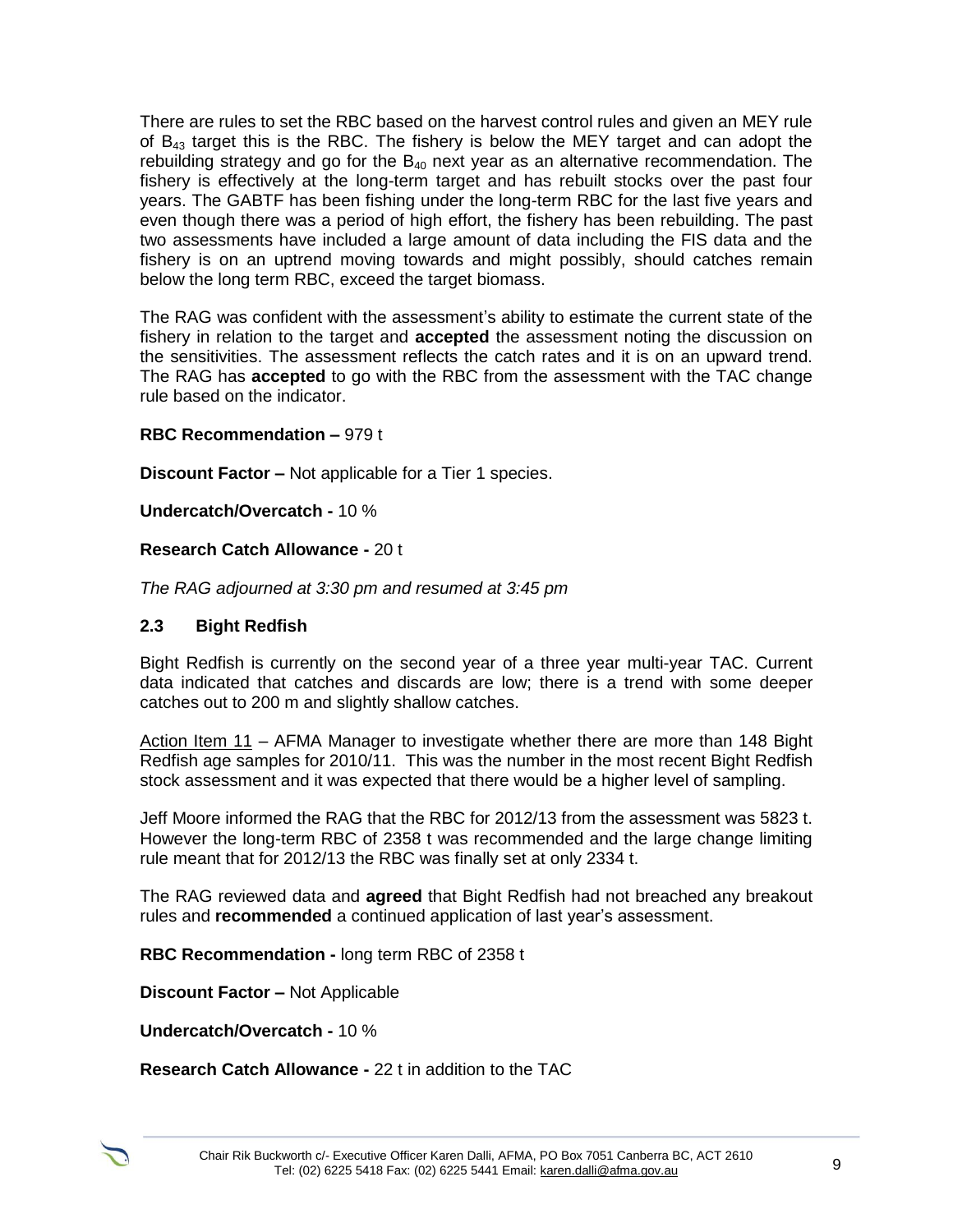#### **2.4 Western Gemfish Discussion**

The Chair informed the RAG that last year a Tier 1 assessment for Western Gemfish was presented and recommended a long-term RBC of 613 t for Commonwealth Trawl Sector (CTS) and the GABTF; however it is not a RAG decision to decide on the allocation of the RBC.

It was noted that it is difficult for GABRAG to assess Western Gemfish when representatives from the CTS are not present.

The RAG was concerned that the standardised catch rates for the Tier 4 assessment do not contain discards which were significantly high in some areas and decided that an updated Tier 4 assessment is required.

Action Item 12 *–* AFMA Manager to investigate high discard rates of Western Gemfish.

The Chair noted that the RAG is unable to proceed without including information from the CTS. Although the RAG accepted last year's assessment, the RAG can't accept a 50 per cent increase in the TAC for zones 40 and 50 particularly if they are separate stocks as it would be detrimental to the fishery. The RAG suggested that a Tier 4 assessment for those zones would be appropriate.

The Chair wrote an email to Malcolm Haddon (CSIRO), requesting a Tier 4 analysis of Western gemfish in the CTS, for Zones 40 and 50 that accounted for the high and changing discount rates of the last few years. He read the draft to the RAG prior to sending and the RAG approved the email. Malcolm Haddon replied to the email with a Tier 4 assessment attached and an analysis where discards were included in the catch rate analysis (see attached email and reply).

Ian Knuckey informed the RAG that GABTF logbook data contains discards and has been consistent at 30 per cent for the past three years, it is suggested that recording of data may be decreasing in 2012. In 2010, when Olfish electronic logbooks were introduced, crew were entering data correctly in the specific categories but currently most discards are recorded in the mixed fish category. However, this can be resolved with further training and/or feedback.

Action Item 13 *–* Ian Knuckey to add skates and rays as a discard species group to the Olfish program.

Action Item 14 *–* Ian Knuckey and Neil Klaer to provide RAG with summary on discards and retained catch for GABTF quota and non-quota species.

*The RAG was temporarily suspended at 5:07 pm whilst GABIA provided, for information, a presentation on BP seismic surveys; it also included an overview of what drilling has been undertaken and BP's future directions in the Great Australian Bight. The presenters from BP were Matt Pinnegar, External Affairs Manager and Rochelle Smith, Environmental Manager.*

*The RAG resumed at 5:50 pm.*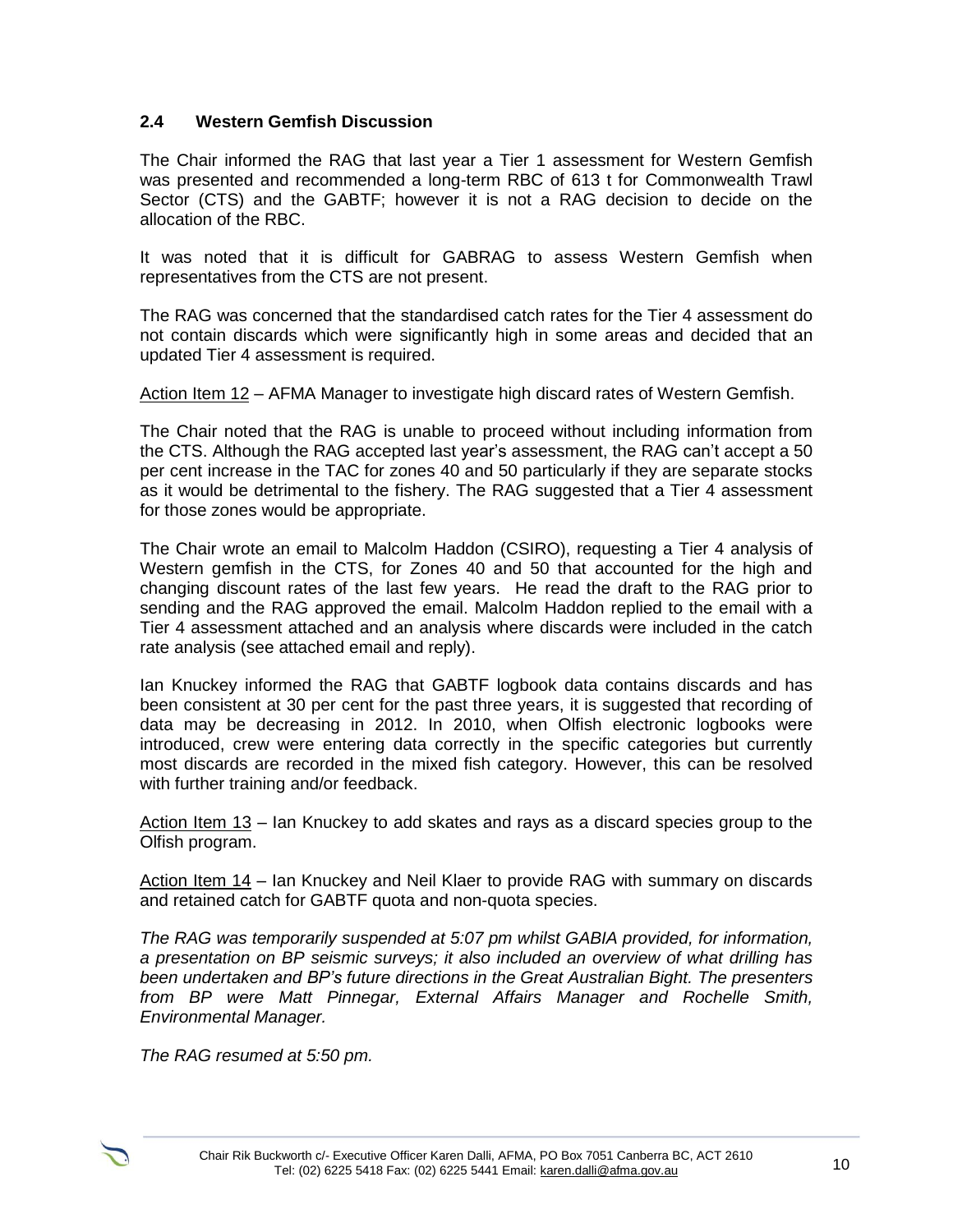# **Agenda Item 4 – Research**

## **4.1 Orange Roughy**

Consistent with the Orange Roughy Conservation Program, GABRAG **recommended** that the 2013/2014 RBC for the Orange Roughy – Albany/Esperance quota SFR zone be the same as last year, equating to 50 t, and that 200 t be set aside as research quota for the GABTF Orange Roughy research plan. Access to this research quota will remain conditional on applying for a scientific permit to fish the research zones under the GABTF OR Research Plan. GABRAG will continue to have input to the review of the Orange Roughy Conservation Program, if required.

*Meeting adjourned 6:00 pm on Monday 3 December.*

*Tuesday 4 December, GABRAG resumed at 9:04 am.* 

*Andy Moore and Brad Milic joined the meeting, each advising that they had no pecuniary interest.*

# **Agenda Item 3 – Harvest Strategy**

#### **3.1 Commonwealth HSP Review**

The RAG was informed that both the Review of the Harvest Strategy Policy (HSP) Guidelines discussion paper and the Review of the Commonwealth Policy on Fisheries Bycatch Issues paper are currently open for public submission and close on the 21 December 2012. These policies are very effective tools that are still evolving and all RAG members were encouraged to read these documents and provide input.

Action Item 15 – The Chair and Jeff Moore to contact out of session and discuss whether there should be a separate GABRAG submission.

Jeff Moore provided feedback on both reviews. In regards to the HSP review, the policy is on target and allows for flexibility around multi species fisheries, the guidelines need improving, the implementation of the policy and interpretation around the guidelines is where the issues are and where the majority of the effort will be focused. In regards to the Bycatch review, there is a question whether there should be limits for bycatch species and whether there should be a HSP for bycatch. If this goes through there needs to be data available for these species and there will be a large cost associated in doing assessments for these species.

Brad Milic informed the RAG that AFMA currently has an environmental risk assessment process in place which takes into account high risk species and looks at retained and discarded species and will be promoting this through the review.

#### **3.2 GAB HSP into SESSF (but standalone section)**

This agenda item was provided to the RAG for information.

AFMA would like to develop a framework which will be put forward to GABMAC for approval which contains both the SESSF and the GABTF decision rules in the one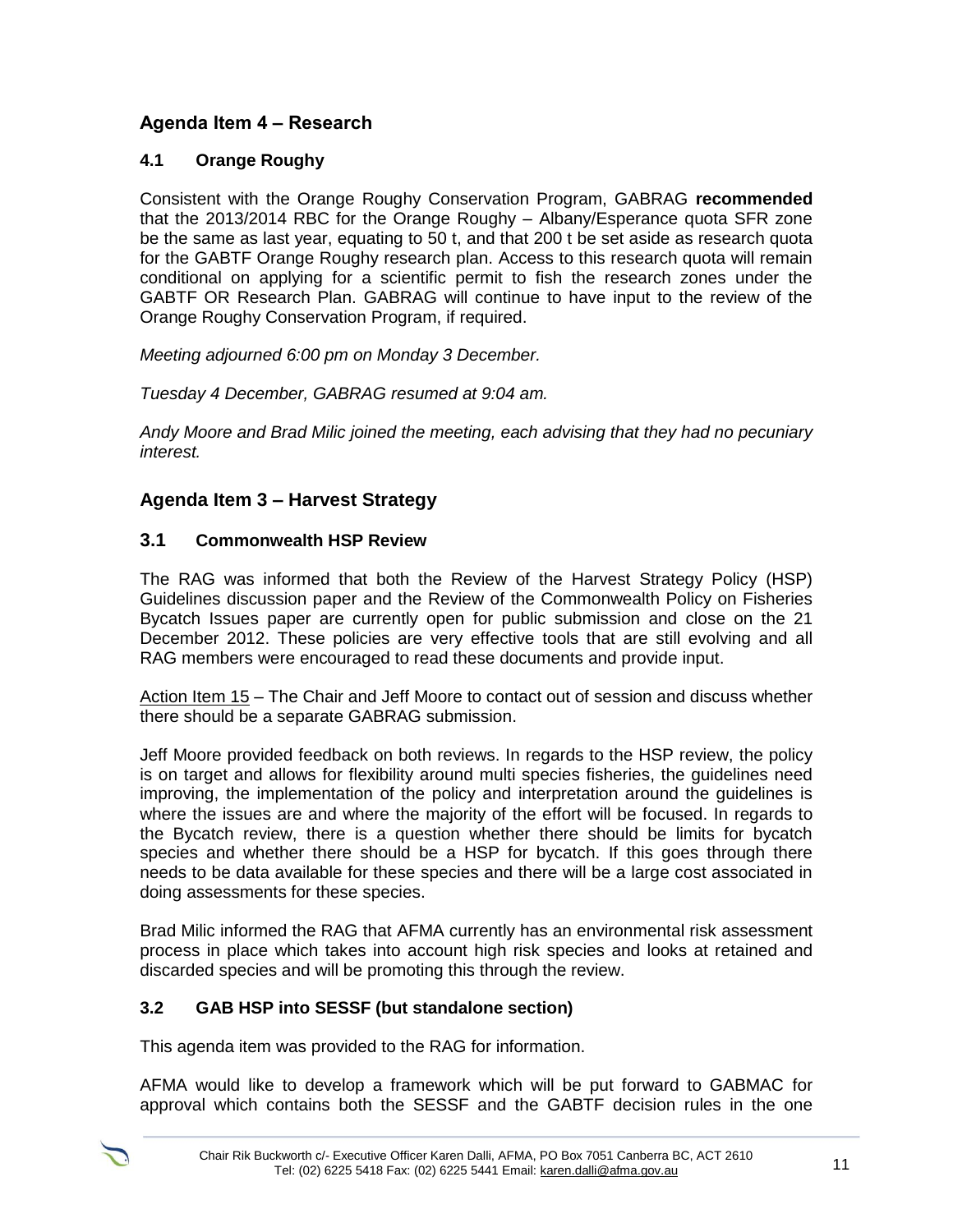document. Currently the SESSF Harvest Strategy Framework is a South East Trawl and Gillnet, Hook and Trap document and although the GABTF decision rules are identified as dissimilar they would be included in this document as a standalone section.

AFMA's proposal still needs to be signed off from GABMAC; however suggestions and feedback from the RAG are encouraged out of session.

Action Item 16 *–* GABIA to provide comment on the GAB Harvest Strategy Decision Rules standalone section.

#### **3.3 TAC's, Harvest Strategy and Decision Rules**

The RAG acknowledged that this is a standing agenda item and the necessary discussion on the long-term TACs is going to be delayed until the workshop.

# **Agenda Item 5 – Data/Monitoring**

#### **5.1 ISMP/DF and BR data collection (including GABIA)**

The industry data collection was discussed earlier and there will be a teleconference to address the issues in collection and storage of the industry data in the future.

Ian Knuckey suggested that if the crew is collecting thousands of length samples of Bight Redfish and Deepwater Flathead, it is not practical having ISMP observers collecting another 400. It was recommended that the RAG look at allocating the jobs between the crew and ISMP observers and potentially expand the data collection to include other species. In addition, it would be fruitful to reassess the workload of the ISMP observers to see if there is other information they can collect while they are onboard. The RAG was informed that the Northern Prawn Fishery trains the crew and skippers prior to the season to ensure quality data collection.

*Ian Knuckey declared his existing interest in training and designing the course for the NPF, and potential provision of training in the GABTS.*

The RAG discussed whether it was possible and useful to train the crews in the GAB on data collection. It was agreed that training would be beneficial and a few options were presented including a skipper accreditation course, video clip/movies and AFMA observers training crew on data collection.

The RAG discussed the potential to collect length frequency data on additional species such as Leatherjackets, Latchets and Angel Sharks.

# **5.2 GABIA Slope Species Data Collection**

*Ian Knuckey declared a conflict of interest in data collection. The RAG agreed that his input at the subsequent discussion would nevertheless be useful to the common benefit.*

Jeff Moore presented a paper on the summary of biological data collected from GABTF slope species from 2006-12 to the RAG for information.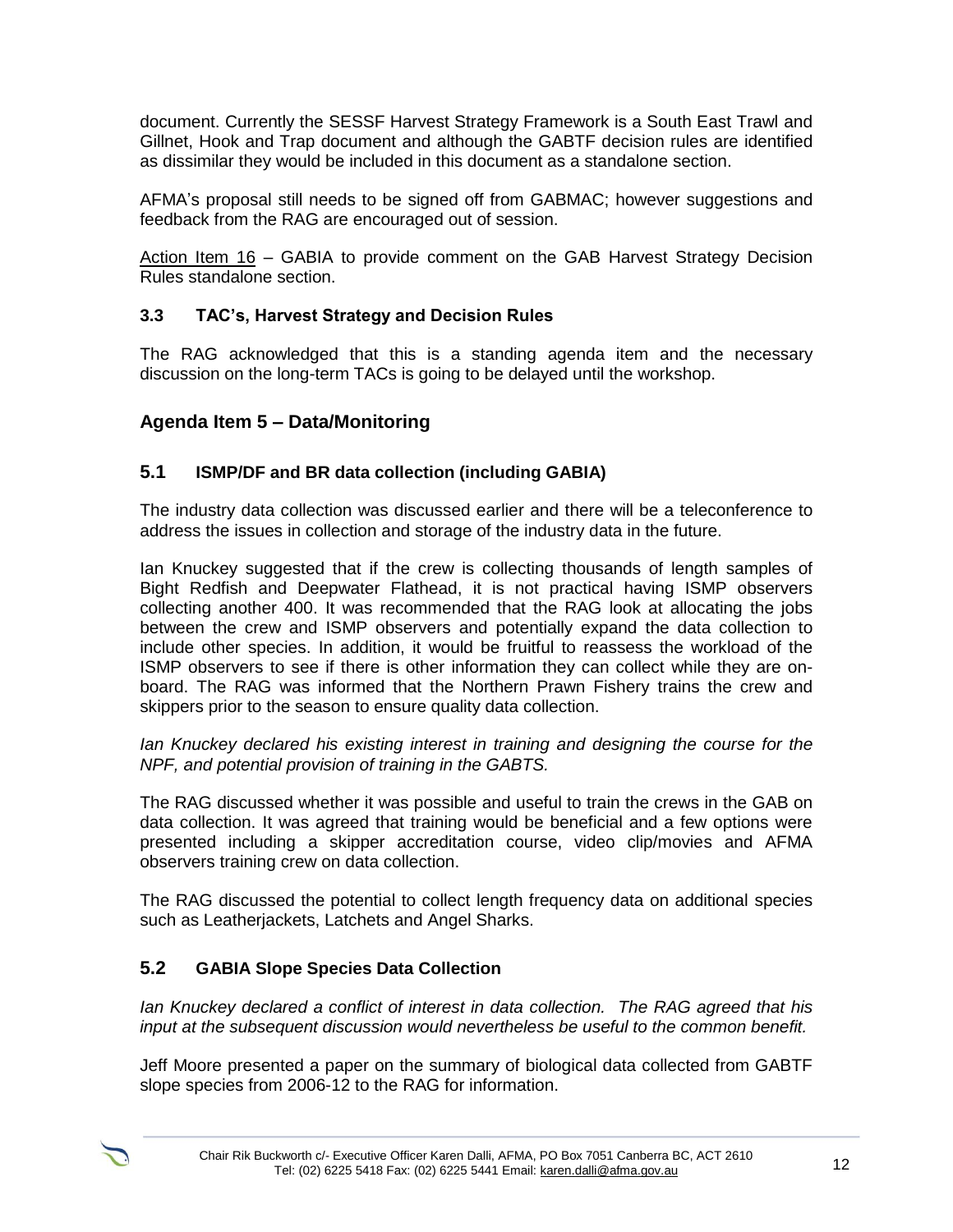The program has been opportunistic and driven by industry. When industry had a certain catch onboard, the boats would put aside the fish and call Jeff Moore, Russel Hudson or Ian Knuckey to organise sampling. The totals on length frequency and otoliths collected by year were outlined in the paper and recommendations were identified.

Jeff Moore explained that prioritisation of species sampled would be helpful information from the RAG and to aid in the implementation of this project, GABIA is to work with AFMA and other providers.

Ian Knuckey informed the RAG that it is becoming a lot harder to sample fish from the Melbourne Fish Market as you are not permitted to sample fish there anymore. Sampling has to be done at another site and so it is dependent on people three times removed from the catcher.

Jim Raptis suggested that sampling needs to happen as close to point of landing as possible. The Raptis Company is not getting compensated for the samples they are providing and recommend training be given to the Raptis crew and get compensated for this from AFMA or get the AFMA observers to collect the samples and then we get compensated via the marketing of the fish. Industry would like to improve the system but needs cooperation.

The RAG was informed that AFMA has permanent observers in Adelaide and Raptis is landing fish directly in to trucks and shipping to a factory in Adelaide so there is an option that sampling could occur by ISMP observers at the factory.

Action Item 17 - AFMA Manager and GABIA to update GABTF Operation Manual, Slope Species Sampling and amend 5b sampling size from 100 samples from a 50 kg catch to 100 sample from a roughly 300 kg catch (its ok for Gemfish and Blue Grenadier but it's not ok for the other species).

Jeff Moore as a RAG member acknowledged Raptis for all the samples that have been collected in the past, they are the company which has been fishing those depths and taking all the samples for those species and sending it through. They have provided information that the GABTF wouldn't otherwise have for a range of developmental species in the GABTF.

#### **5.3 Bycatch/discarding workplan**

The RAG discussed three of the five action items in the GABTF bycatch and discard work plan final report. The RAG was informed that it is a draft document and comments provided will be taken into consideration and information from the workshop will be incorporated into the documents.

Action 1: *Analysis of ISMP data on discard rates and Sharks, Stingarees, Skates and Rays*. Jeff Moore noted that this needs to have an analysis of ISMP and compare that to industry data.

Action 2: *Trial of 'flying boards'*. The industry members didn't find any increase in catches, slight fuel saving, slight reduction in bycatch, they were cumbersome and it was more convenient to use the traditional boards.

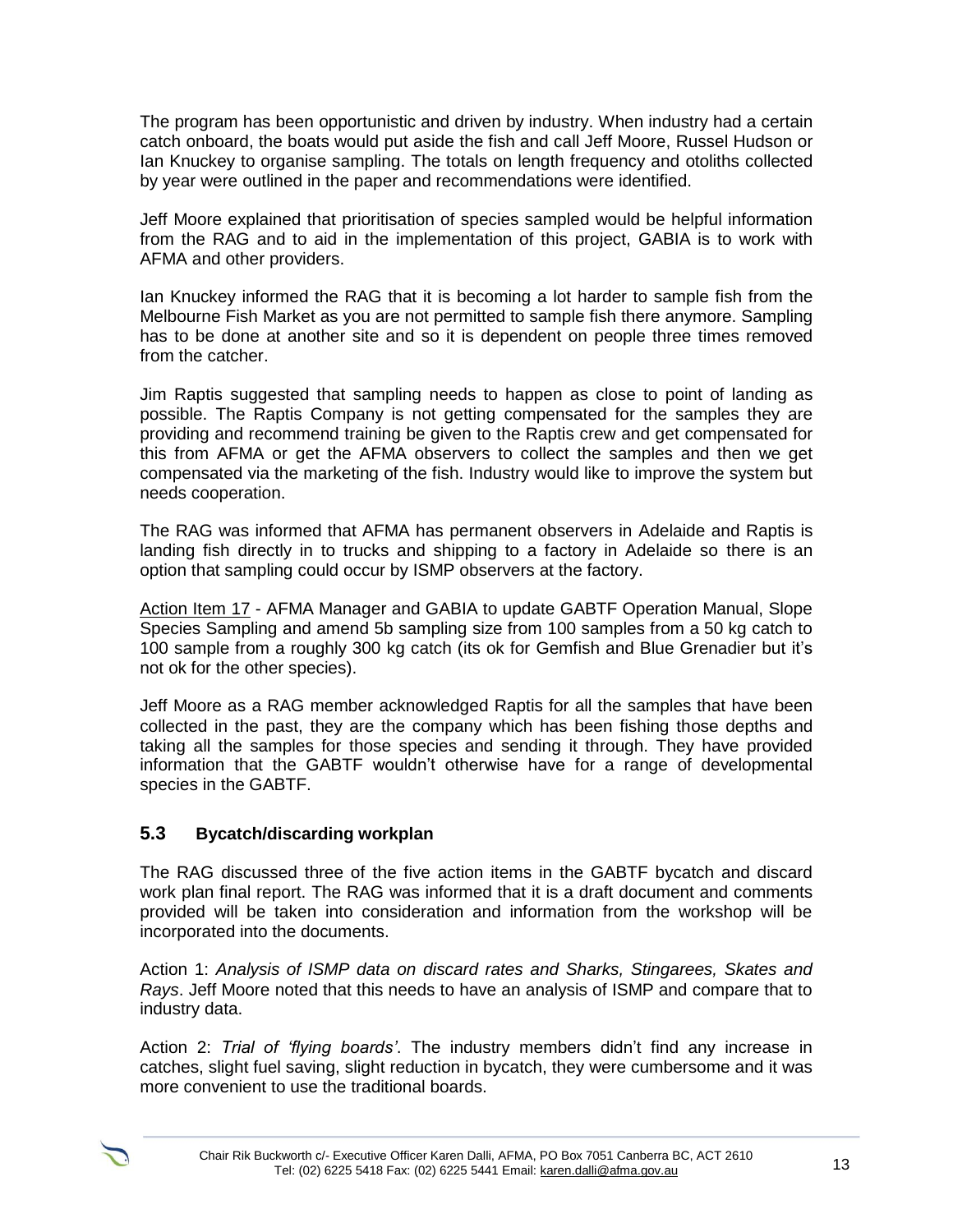Action 3: *Net configuration trials.* There needs to be more explanation in the report on the changes in the net configuration trials. This trial was to distinguish if industry's recording of discards was showing any downward trend in discard rates. The RAG was uncertain about how to respond to this action item and decided that the AFMA Manager should update the information out of session to provide clarification.

Jim Raptis informed the RAG that Raptis has been towing the T-90 extension and codend for two to three years and this standardisation should be included in the assessment. It was also noted that since using these nets the quality of fish has improved and there is in an increased number of fish being hauled into the boat alive.

Ian Knuckey provided the RAG with information on discard rates using T-90 codends. There is information available from the initial T-90 trials of different sizes. There is very consistent logbook information that shows the discard rate is now 30 per cent of the catch total in the GABTF, in the past it was 40-45 per cent. It is possible to demonstrate with analysis of data that there has been a reduction in discards as a result of the implementation of T-90. Analysis of the overall discard rates of the ISMP should indicate a reduction.

Action Item 18 – Brad Milic to update documents and provide further context on T-90 in the workplan documents and that T-90 is mandatory.

Action Item 19 – Jeff Moore to forward to RAG gear type and configuration time line.

*Gavin Begg entered the meeting as an observer at 9:35 am. No pecuniary interest.*

# **5.4 ERA Update**

Ross Bromley informed the RAG that in 2012 there was a review on the three Ecological Risk Assessments (ERA) that AFMA uses, the aim being to assess whether the framework was successful in reducing the risk of the fishery to some species and also whether their application helped to prevent unwarranted closures. It looked at nonteleost and non-chondrichthyan species that had been caught or interacted with since the last ERA had been completed.

Action Item 20 - AFMA Manager to provide clarification to the Cuttlefish justification explanation in the ERA and it needs to be more reflective of the GAB limits.

#### **5.5 Improved Environmental Reporting**

Jeff Moore informed the RAG that a conservation member from GABMAC suggested that it may be beneficial to produce a one page environmental report card that provides an overview of the state of the fishery, as at the moment AFMAs environmental report card is a lengthy document. This one page report card would make it easier for interested persons outside the fishing industry to understand and interpret.

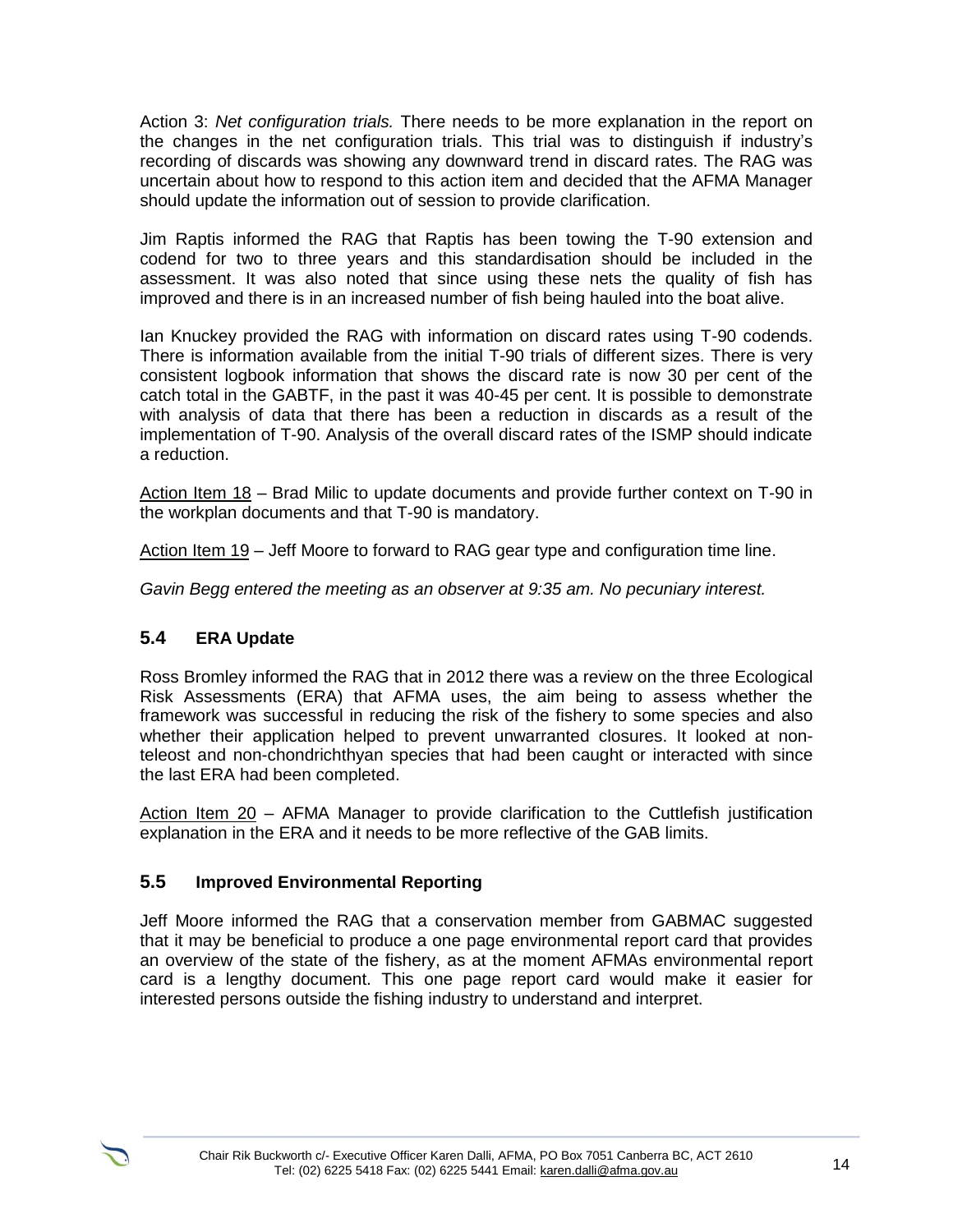# **Agenda Item 6 – Other Information/Discussion Items**

#### **6.1 GABRAG to consider fisheries closures in context of future Commonwealth Marine Parks**

Jeff Moore informed the RAG that the deepwater closures that were implemented in the GABTF were based on advice from the RAG following GABIA's request for advice. These closures coupled with the research zones for Orange Roughy were implemented to protect deepwater habitats and species in the fishery. These closures and zones have now been largely replicated and increased in the Commonwealth Marine Park Reserve Network for the southwest which will come into effect in July 2014. Therefore the fishery closures and zones can be removed in July 2014 as they will be superseded.

Action Item 21 – Brad Milic to organise a meeting to discuss Jeff Moore's information on the purpose served by the fisheries closures being superseded by the Commonwealth Marine Parks, as it should be considered as part of the habitat and communities project.

#### **6.2 GAB Research Priorities Table**

This agenda item was deferred to the workshop.

#### **6.3 Commonwealth Bycatch Policy Review**

This agenda item was covered in agenda item 3.1.

#### **6.4 GABRAG Workshop, 4 December 2012**

This workshop is following on from this meeting.

#### **6.5 CPUE as an abundance indicator**

Jim Raptis noted that the impact of the seismic survey and the standardisation of the T-90 extension and codend may have a detrimental impact on the CPUE and that an out of session discussion needs to take place to investigate how much this information may have an impact on the stock assessment. The seismic surveys were one of the biggest undertaken in Australia covering 12 000 km<sup>2</sup> of the GABTF boundaries.

#### **Agenda Item 7 – Next Meeting**

The RAG **agreed** to have two face to face meetings next year.

*The meeting closed at 10:00 am on Wednesday 4 December 2012.*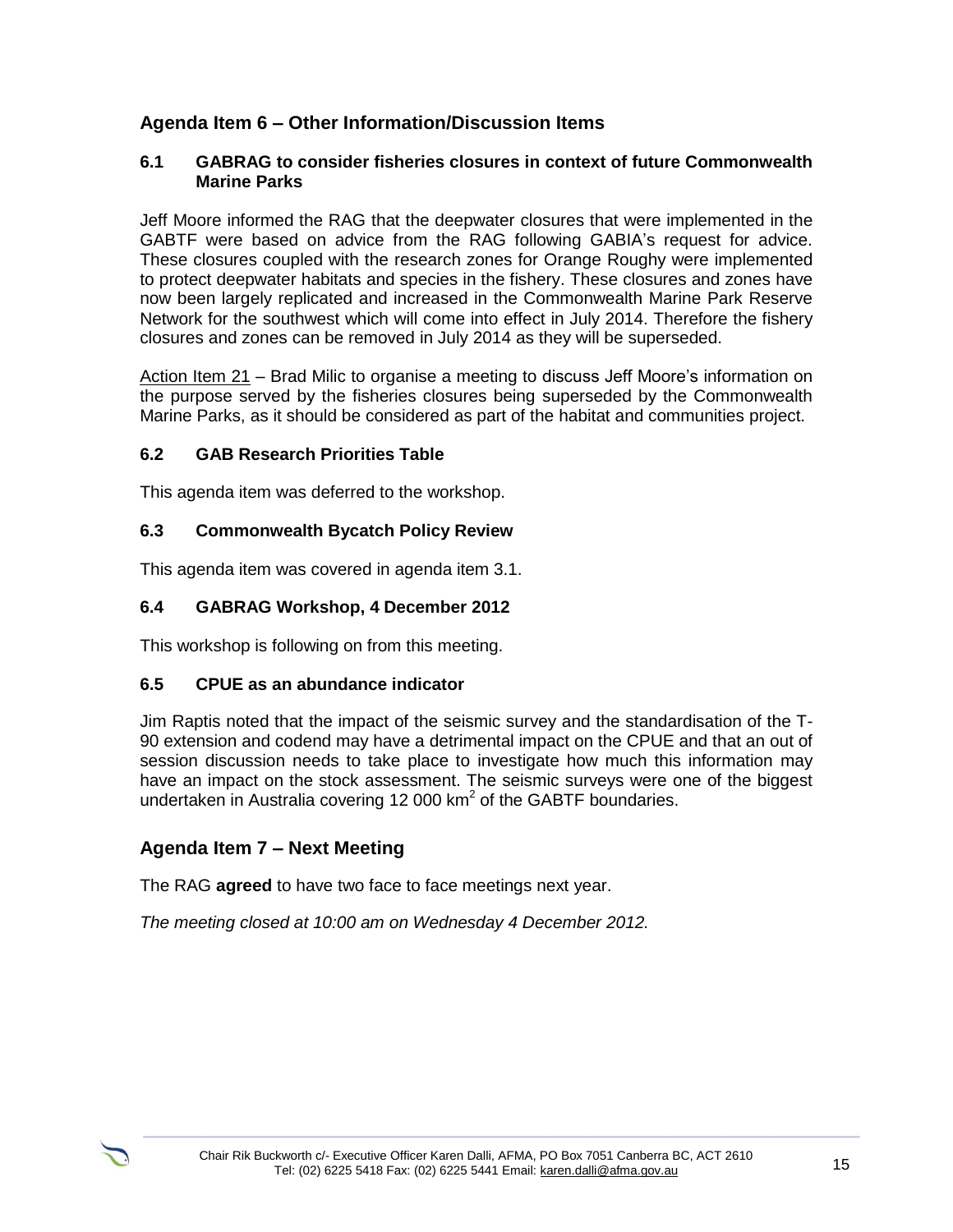# **Actions arising from GABRAG 2 – 3 December 2012**

| <b>Action Item</b> |                                                                                                                                                                                                          | <b>Action Person</b>                  | <b>Timeframe</b>  |
|--------------------|----------------------------------------------------------------------------------------------------------------------------------------------------------------------------------------------------------|---------------------------------------|-------------------|
|                    | 1. EO to produce rolling calendar for RAG Chair and<br>members.                                                                                                                                          | <b>EO</b>                             | Out of<br>Session |
|                    | 2. Chair to lodge a letter to Nick Rayns, AFMA<br>Executive Manager Fisheries from members on the<br>impracticality on the declaration of interest.                                                      | Chair                                 | Out of<br>Session |
|                    | 3. AFMA Manager to organise a teleconference with<br>GABRAG members, SESSFRAG members, Simon<br>Boag, Sandy Morison, AFMA data team, AFMA<br>observer team including Mike Yates and Industry<br>members. | AFMA Manager                          | Out of<br>Session |
|                    | 4. AFMA Manager to forward on bycatch data and<br>observer report from the observer coverage on the<br><b>GABTF Danish Seine vessel.</b>                                                                 | <b>AFMA Manager</b>                   | Out of<br>Session |
| 5.                 | Andy Moore to provide clarification on Gemfish<br>biology and if there is a central spawning area or<br>two different stocks.                                                                            | Andy Moore                            | Out of<br>Session |
| 6.                 | Neil Klaer to provide fishery effort breakdown in the<br>GABTF by fishery/operations/year.                                                                                                               | <b>Neil Klaer</b>                     | October<br>2013   |
| 7.                 | Neil Klaer to provide a progress report on the<br>cost/risk/catch project in February 2013, noting Jeff<br>Moore's request to have industry and AFMA<br>involvement in the project.                      | <b>Neil Klaer</b>                     | Out of<br>Session |
| 8.                 | Ian Knuckey to write to FRDC on behalf of the RAG<br>for more information on the seismic survey project.                                                                                                 | lan Knuckey                           | Out of<br>Session |
|                    | 9. EO to update and finalise GABRAG 1 - November<br>2012 minutes.                                                                                                                                        | EO                                    | Out of<br>Session |
|                    | 10. AFMA Manager and Jeff Moore to provide protocols<br>for the GABTF ISMP data collection.                                                                                                              | <b>AFMA Manager</b><br>and Jeff Moore | Out of<br>Session |
|                    | 11. AFMA Manager to investigate whether there are   AFMA Manager<br>more than 148 Bight Redfish age samples for<br>2010/11 in the most recent Bight Redfish stock<br>assessment.                         |                                       | Out of<br>Session |
|                    | 12. AFMA Manager to investigate high discard rates of<br>Western Gemfish.                                                                                                                                | <b>AFMA Manager</b>                   | Out of<br>Session |
|                    | 13. Ian Knuckey to add skates and rays as a discard<br>species group to the Olfish program.                                                                                                              | lan Knuckey                           | Out of<br>Session |
|                    | 14. Ian Knuckey and Neil Klaer to provide RAG with<br>summary on discards and retained catch for<br>GABTF quota and non-quota species.                                                                   | lan Knuckey<br>and Neil Klaer         | Out of<br>Session |
|                    | 15. The Chair and Jeff Moore to contact out of session                                                                                                                                                   | Chair and Jeff                        | Out of            |

 $\sum$